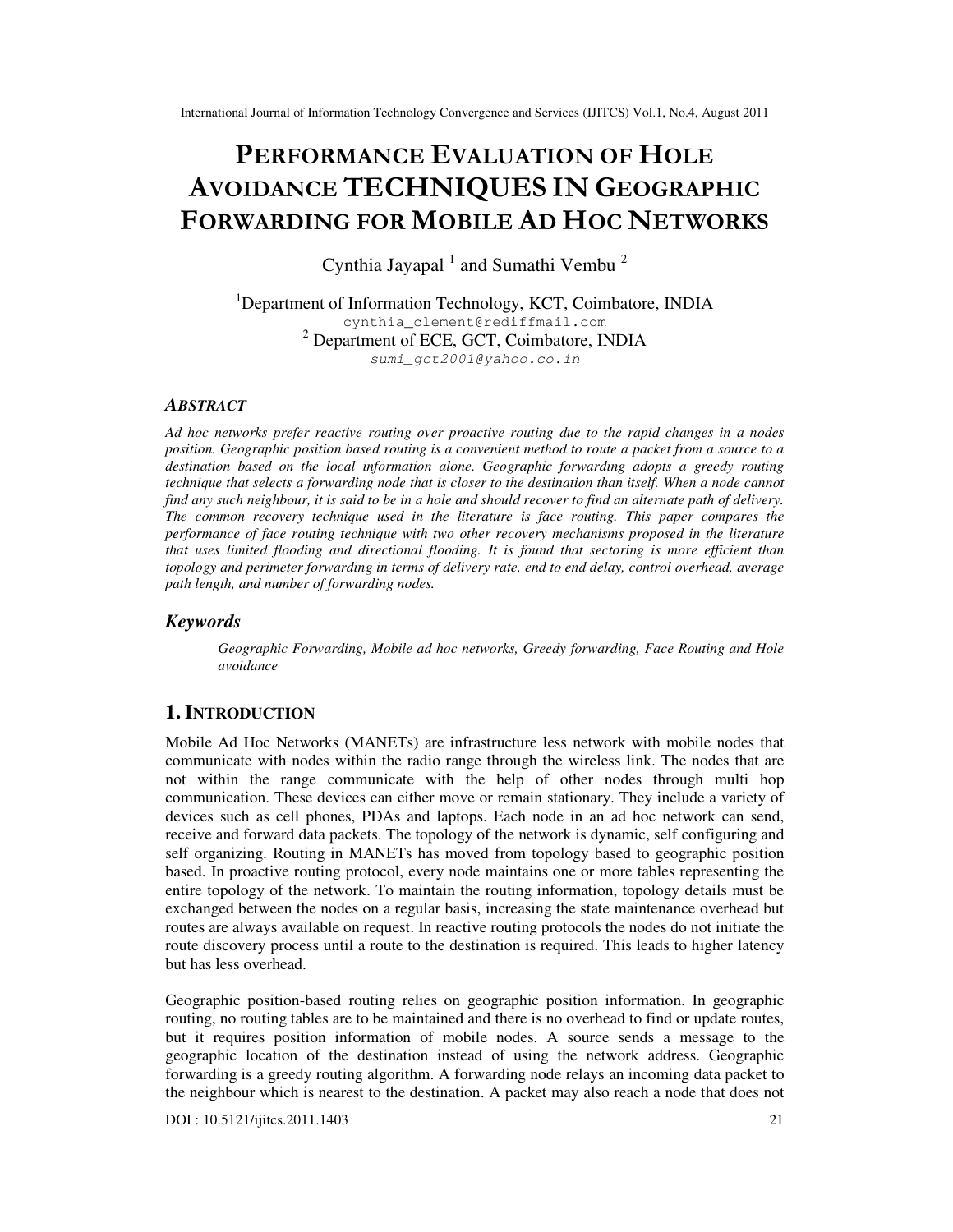know about any nodes closer than itself to the ultimate destination. The data packet cannot be forwarded any further. The packet is stuck in a local minimum where the forwarding set is empty. This is called a hole in geographic forwarding. The node where the packet is stuck is also called as a concave node [1].

To overcome this local optimum problem, there are different recovery mechanisms suggested in the literature. Most of the hole avoiding techniques available in the literature as given in Section 2, either uses face routing, or limited flooding or restricted directional flooding to avoid the hole while forwarding. We simulate and compare the performance of the following three techniques that uses hole avoidance mechanism in this paper. In face routing or perimeter forwarding [2], distributed planarization of the network graph is done and the recovery from greedy forwarding is by forwarding packets using the right-hand rule. In the right-hand rule a packet arriving on an edge at node x, is forwarded on the next edge counter clockwise about x from the ingress edge. When a node whose location is closer to the destination than the source is found, the forwarding mode is switched back to greedy forwarding. In topology-based recovery [3], recovery from hole is achieved by expanded ring search method that uses limited flooding. A node sends request to its one-hop nodes. If a reply is received, choose that node as the next forwarding node. If no reply is received the searching range is increased till maximum number of hops. In Sectoring [4], each node in the network divides its neighbours into 16 sectors and informs its neighbouring nodes of its identification, position information and its own sectoring information. A node forwards packet according to its neighbouring nodes information (e.g. position, sectoring information) stored in the routing table. These techniques use geographic forwarding to forward packets towards the destination.

Chapter 2, reviews the related work in the area of hole avoidance in geographic routing. Chapter 3, describes greedy routing and the hole avoidance techniques chosen for performance comparison in this work. Chapter 4, gives the performance analysis of the hole avoidance mechanisms and chapter 5, gives the conclusion.

# **2. PRESENT WORK**

The various location based routing protocols available in the literature are discussed below. In location-based routing protocols, it is assumed that nodes know their own locations and the source node knows the location of the destination node. In order to obtain the location of the destination node, a location service is needed from which a node can query about the locations of other nodes. Most location-based routing protocols assume that a location service exists as an external resource. A node equipped with a Global Positioning System (GPS) receiver can obtain its own geographic coordinates [5]. When GPS support is unavailable, there are other localization techniques that mobile nodes can use [6, 7, 8, 9]. Li *et al.* [10], proposed GLS which is a scalable and robust location database that geographically addresses queries and registrations. Their system dynamically selects multiple database servers to store each node's location, for robustness against server failure.

Multicasting is an efficient means of data dissemination to a group. Most of the multicasting protocols use greedy geographic forwarding for relaying multicast packets to destinations. Position - based multicast (PBM) [11], uses the geographic position of the nodes to make forwarding decisions. This protocol recommends using greedy multicast forwarding to determine the next hop nodes based on the remaining distance of forwarding node to the destination. The forwarding decisions to choose a node close to the destination are made only on local knowledge and are hence considered to be scalable and robust against topological changes. The recovery from hole is by using face routing.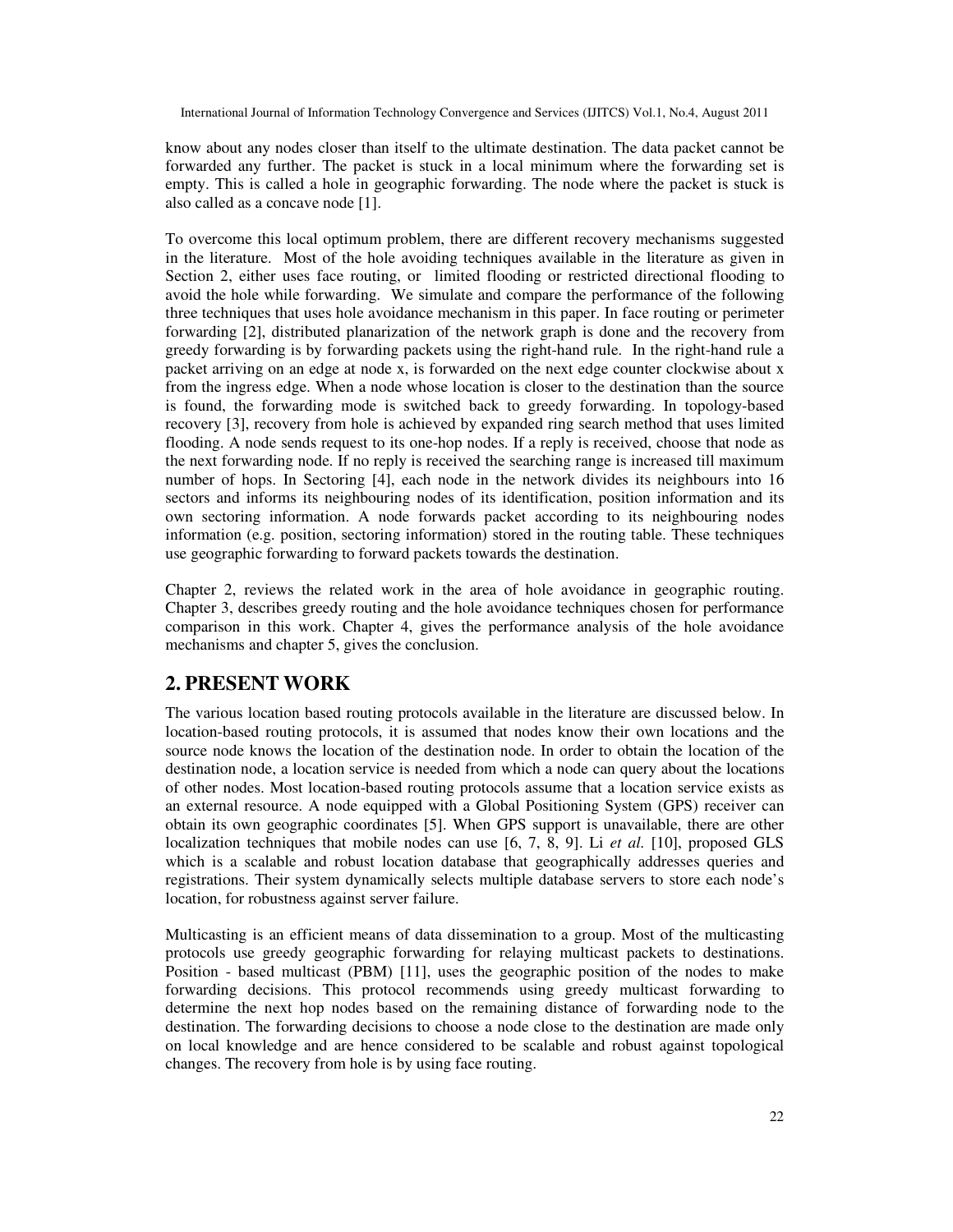Scalable position – based multicast (SPBM)[12], uses the information from global and local member tables provided by the group management scheme to make the forwarding decision that is based on the direction. It constructs a hierarchical quad tree to provide scalability and aggregation of membership information. To determine the most suitable next hop for a packet and a given destination, the source compares the geographic progress for each of the neighbours in respect to the destination and picks the neighbour with highest progress. The recovery from hole is by using face routing.

Efficient geographic multicast protocol (EGMP)[13], builds zone-based bi-directional tree and maintains the tree by introducing a concept called zone depth, which is the depth of the member zone and root of the tree. A packet is forwarded from upstream zone to downstream zone. The position information is used to guide the zone structure building, tree construction and packet forwarding. When an empty zone with no node is anticipated, the last core node that moves out of the zone sends the stored information to its upstream zone which connects itself to the downstream zones.

Geographic multicast routing (GMR)[14], is a location based algorithm that selects a route with least total distance to destination. It optimizes the cost over progress ratio, where the cost is equal to the number of neighbours selected for forwarding by reducing the remaining distances to destinations. GMR reduces packet transmissions by broadcasting the packet to all neighbours at each hop, but it has increased packet overhead as it includes the information about the selected neighbours in the packet header.

Hierarchical rendezvous point multicast (HRPM)[15], uses distributed geographic hashing to decompose a multicast group into subgroups of manageable size. Each zone has one Access Point (AP) and the entire region has one Rendezvous Point (RP) for each of the group. HRPM reduces the byte-overhead due to its hierarchical structure but is inefficient in terms of packet transmissions, as it uses unicasting the same data packet more than once within the tree. The membership management is done by AP and RP by handling the JOIN and LEAVE commands. The location update is threshold based. It constructs a source to AP overlay tree for delivery.

Hierarchical geographic multicast routing (HGMR) [16], seamlessly combines the scalability of HRPM and the forwarding efficiency of GMR. HGMR uses the same features of HRPM for the hierarchical decomposition and delivery from the source to the destination cell, but uses GMR's cost over progress tree for delivery within the cell. This takes the advantage from broadcasting a packet instead of unicasting it to each member. GMR, HRPM and HGMR uses face routing for recovery from hole.

Nadeem Ahmed et al. and Qing Fang et al. lists the techniques of avoiding holes in sensor networks [17,18]. GPSR [2] uses right hand rule using planar graph to avoid holes. Compass Routing [19], FACE-I, FACE-II[20] and GOAFR+ [21], uses face routing to avoid holes using planar graph. TENT rule [22], uses the boundary information of perimeter nodes to avoid the hole by checking for stuck angle. Near [23], predicts the dead ends which the greedy algorithm may reach and bypass voids in the network. If the angle between two adjacent node's neighbors exceeds 180 degrees, then the node is necessarily concave for routing in this direction. SOGR [3], uses expanded ring search technique to bypass the void areas.

# **3. GREEDY ROUTING**

The wireless network is modelled as an undirected graph  $G = (V, E)$  where V is the set of vertices and *E* is the set of edges. The model assumes that the network is two dimensional and wireless nodes are represented by vertices of the graph. Each node  $v \in V$  has a transmission range r, which is equal for all nodes. Let  $dist(v1, v2)$  be the distance between two vertices  $v1$ ,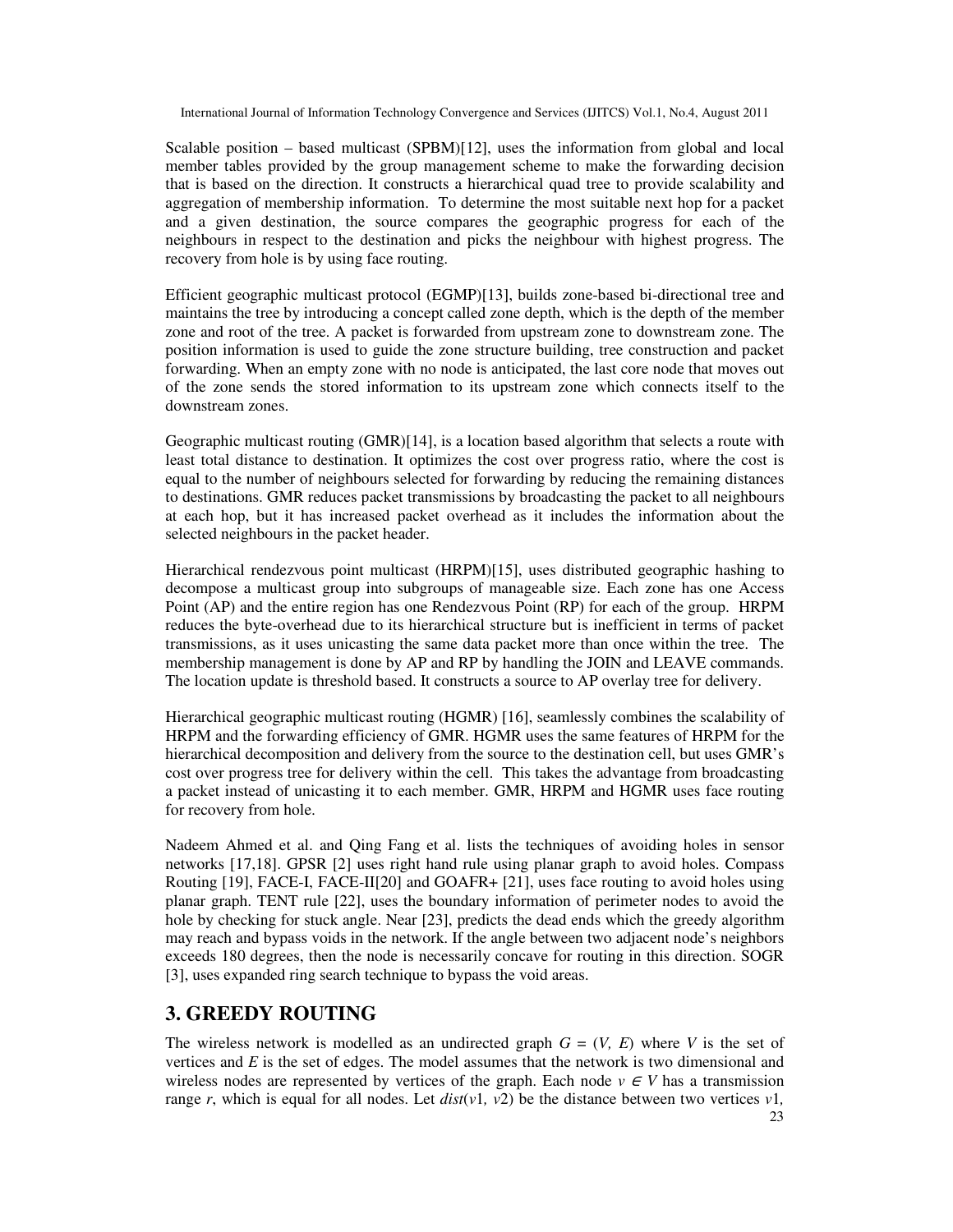*v*2 ∈ *V*. An edge between two nodes *v*1*, v*<sub>2</sub> ∈ *V* exists  $\Leftarrow$  ⇒ dist(*v*1*, v*<sub>2</sub>) ≤ *r* (i.e. *v*1 and *v*<sub>2</sub> are able to communicate directly).

In geographic routing, a message can be routed to the destination without any knowledge of the network topology or a prior route discovery, with the help of the local information available dynamically. Every node maintains a neighbour table with the location information and node ID of all the neighbours in its transmission range that is updated with the help of periodical beacon messages.

## **3.1 Geographical Forwarding**

Geographic forwarding [3], is a greedy routing algorithm commonly used by mobile nodes to transmit a data packet to the destination.

Algorithm

- 1. Find the position of the one hop neighbours of the source node
- 2. Choose a neighbour node which is closer to the destination than other nodes and the source node.
- 3. Send the packet to the chosen node.

Repeat steps 2 and 3 until the destination is reached.

The figure 1, shows the successful greedy forwarding where the source chooses x as the forwarding node as x is closer to destination than the source itself.



Figure 1. Greedy Forwarding Figure 2. A Hole in greedy forwarding

 Greedy forwarding does not always succeed in reaching a destination. A forwarding node chosen may not have any neighbour that is closer to the destination than itself and cannot forward the incoming data packet any further. This situation is called as a hole or empty zone problem. In Figure 2, the source node has chosen x as the forwarding node, but x could not forward the packet any further, because it does not have any node within its transmission range that is closer to the destination than itself and is said to be in a hole.

## **3.2 Hole Avoiding Techniques**

The face routing, topology-based recovery and sectoring are the three hole avoidance techniques that has been chosen for performance comparison.

## **3.2.1. Face Routing**

Face routing, proposed in [2], was the first geometric routing algorithm that guaranteed message delivery without flooding. Face routing is applied on a plane sub graph of the network graph. A plane graph divides the plane into faces. The line segment between the source node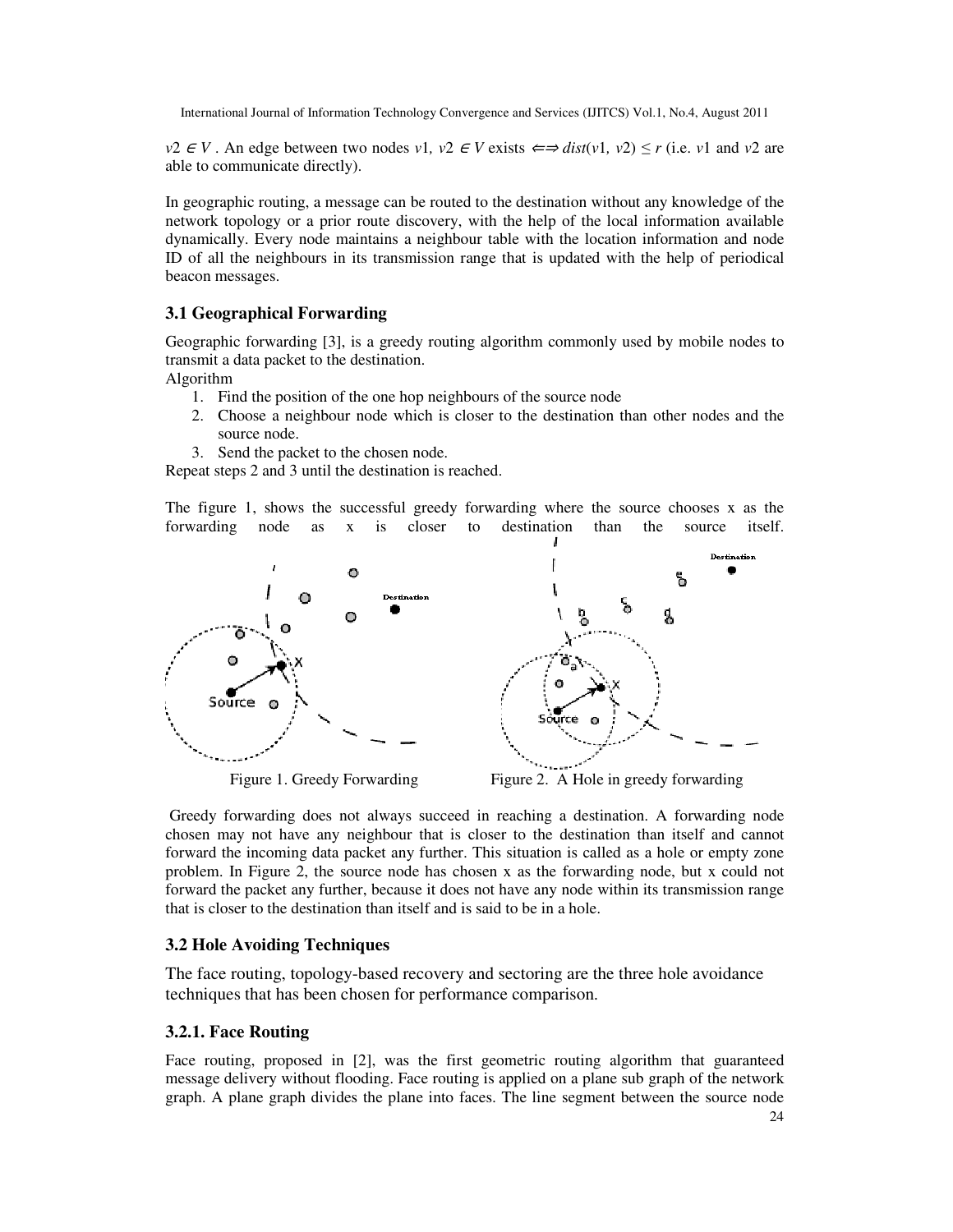and the destination node intersects some faces. In face routing, the packet is forwarded along the boundaries of these faces. A typical face routing protocol works as follows [20]. A packet is forwarded along the boundary of the first face intersected by the line segment from the starting point to the destination. The first edge of the traversal of a face is the first edge in clockwise order around the starting point from the line segment to the destination. After the traversal of an edge  $(x; y)$ , the next edge of the face traversal is the first edge after  $(y; z)$  in clockwise order around y. In this way, the packet traverses the edges on the boundary of the face in the counter clockwise direction. The traversal in this way is called the right-hand rule. When the traversal reaches an edge that intersects the line segment from the starting point to the destination at a point closer to the destination than the starting point is, that point becomes the new starting point and the traversal switches to the next face. This procedure repeats until the destination is reached. The sequence of edges traversed by the right-hand rule is called as a perimeter. In Figure 3, x receives a packet from y, and forwards it to its first neighbour counter clockwise about itself to z.



Figure 3 :The right-hand rule

#### **3.2.2. Topology Based Recovery**

In topology based recovery scheme proposed by Xiaojing Xiang et al.[3], a source node broadcasts request to its one hop neighbours with TTL value set to 1,to find a node which is closer to the destination than itself. If the destination is present in this request range, the destination acknowledges the source node and the data is sent from the source node to the destination node. Otherwise the neighbour node which is closer to the destination than the source node, acknowledges the source node and the TTL value is set to 0. The neighbour node is then made as the current source node and the process continues till the destination is reached.

 If the source node does not have any 1-hop neighbour node which is closer to the destination than itself, it broadcasts its request to its two hop neighbours by setting the TTL value as 2. The 1- hop neighbours decrement the TTL value as 1 and then forwards the request. This search continues by incrementing the TTL value to the maximum number of hops, until a forwarding node or destination is found.

#### **3.2.3. Sectoring**

Geographic Routing with Neighbour Sectoring (GRNS) algorithm [4], like any other geographic routing algorithms uses geographic forwarding. It uses the sectoring technique to recover from a hole.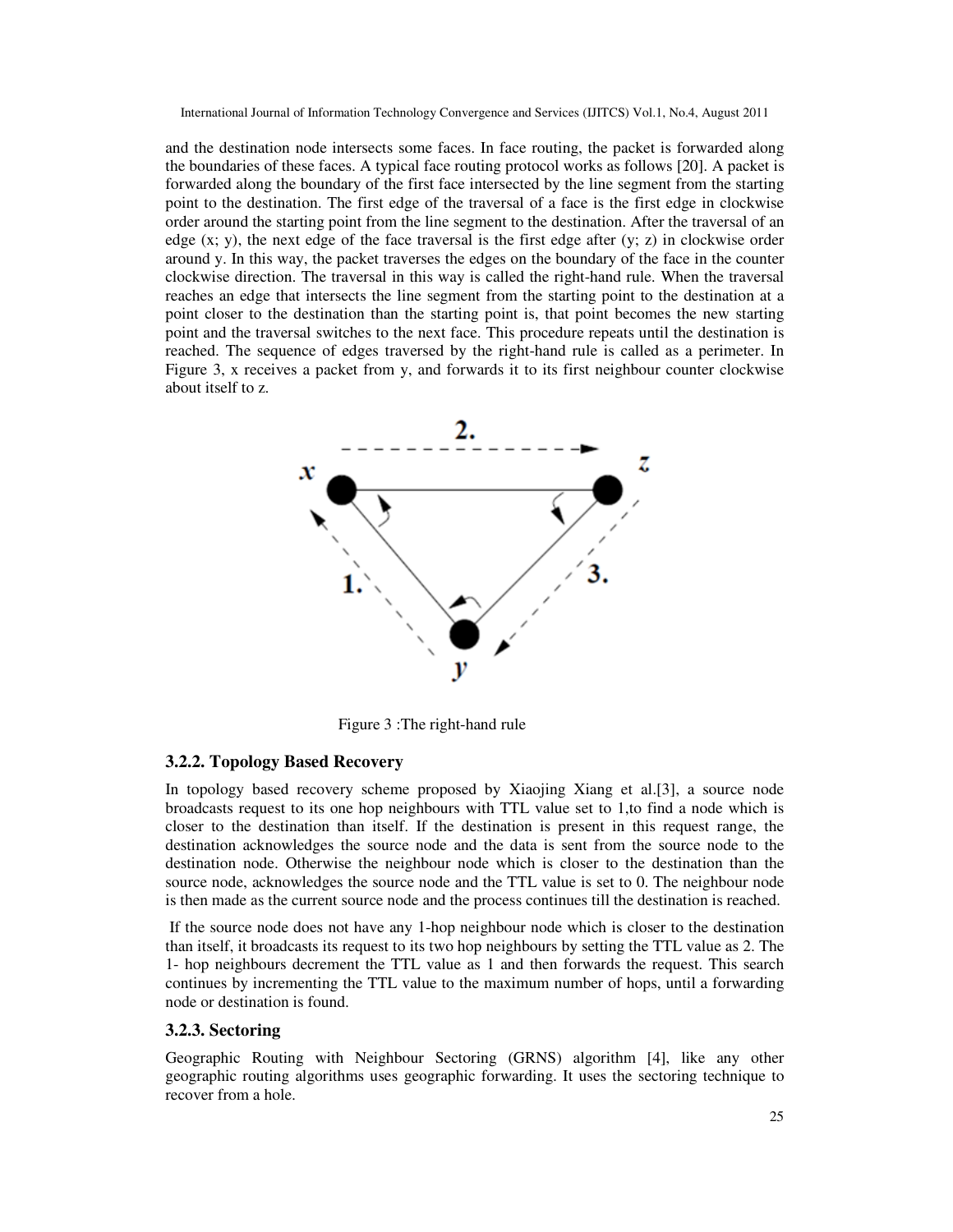Algorithm for sectoring

- 1. Each node in the network divides its neighbours into 16 sectors.
- 2. Each node informs its neighbour, the position and sectoring information which includes the number of neighbouring nodes in each sector.
- 3. When a node has a packet to send to a certain destination node, it will use the position information of its neighbouring nodes to calculate the distance from each neighbouring node to the destination node.
- 4. For each neighbouring node that is closer to the destination, the routing metric F is calculated as shown in equation (1).

$$
F = \frac{n \cdot D1}{D2}
$$

 $\left( \frac{1}{2} \right)$ 

5. The neighbouring node that has the highest routing metric value for F is chosen as the next hop node.



Figure 3. Sectoring

In Equation  $(1)$ , F is the routing metric; n is the number of the neighbours to a neighbouring node. The n value can be calculated from the sectoring information of the neighbouring node in the current node's routing table. D1 is the distance from the current node to the destination. D2 is the distance from the neighbouring node to the destination node. A node will forward data packets to the neighbouring node with the largest routing metric F. This lowers the probability of forwarding a data packet to a dead-end node. A dead-end node has no neighbouring node closer to the destination node, and therefore its value of  $n$  is 0 and consequently  $F$  is 0, so the data packet will not be forwarded to the dead-end node. If the destination node is in the range of a neighbouring node, the packet will be forwarded to that neighbouring node no matter what the value of F is.

# **4. PERFORMANCE EVALUATION**

#### **4.1. Simulation Overview**

The geographic forwarding scheme was simulated using the wireless extensions developed at Carnegie Mellon [24]. The nodes are initially placed uniformly at random in a rectangular region of 1600 \*1600. The radio range is 250m. We varied the node density from 20 to 50. We disabled the random motion, so as to ensure that a hole is present. No retransmission is done.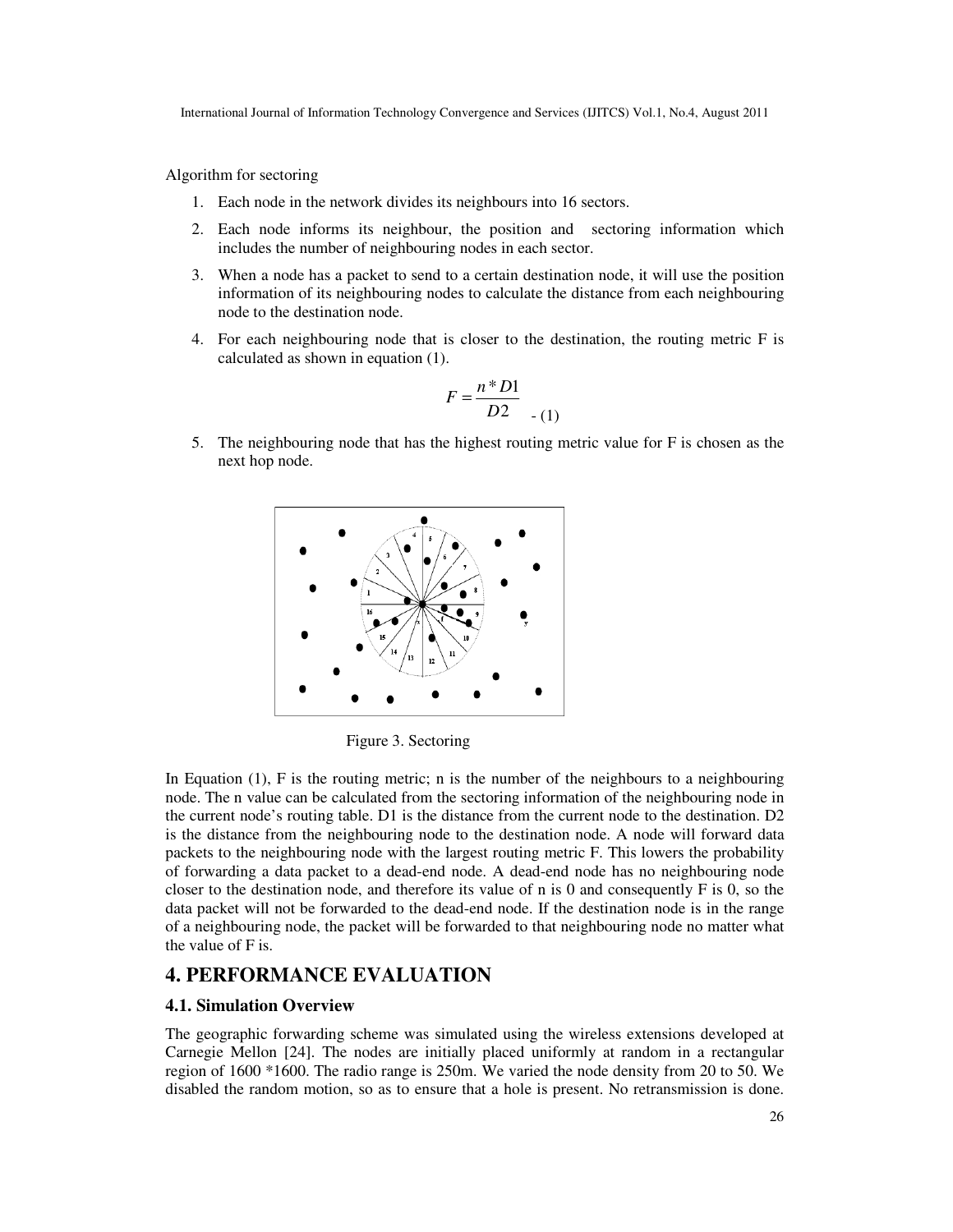We averaged the simulation runs with different source and destinations. Each simulation lasts for 900 seconds of simulated time.

The following metrics were studied:

Packet delivery ratio: The ratio of the number of packets delivered to a destination to the number of packets sent by a source.

Average end to end delay: The average time interval for the data packets to reach a destination from the source.

Control message overhead: It is the total number of control messages needed for transmission of data packets.

Average path length: The average distance travelled by a packet that is transmitted from a source to a destination.

Average number of forwarding nodes: It is the average number of nodes that forward the packet from a source to a destination.

# **4.2. Simulation Results**

The packet delivery ratio of sectoring is 41 % greater than topology based forwarding and 47 % greater than perimeter forwarding on an average. When network size increases the number of packets forwarded is more and hence the delivery ratio declines. The average end to end delay to recover from a hole is more or less same for all three techniques. The sectoring has  $3\%$  less delay than topology and  $10\%$  lesser than perimeter forwarding on an average. Average path length of sectoring is 8% less than topology and 17 % less than perimeter forwarding on an average. In perimeter forwarding, the number of hops taken is more if the packet is forwarded in the wrong direction. The average path length increases when source and destinations are apart. The control overhead of sectoring is  $11\%$  lesser than topology and 16 % lesser than perimeter forwarding on an average.



Figure 1. Effect of Network Size on Average Packet Delivery rate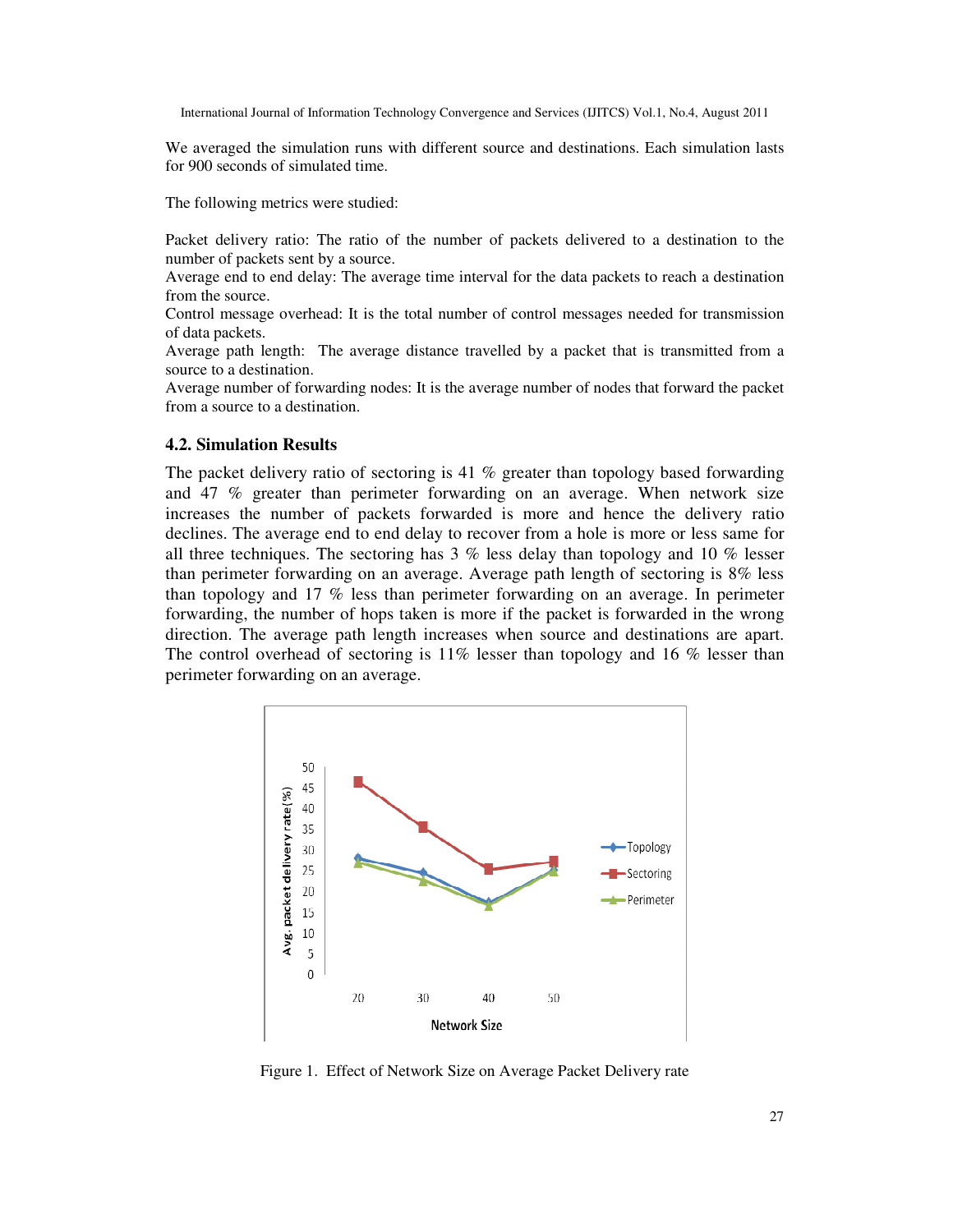

Figure 2. Effect of Network Size on Average end to end Delay



Figure 3. Effect of Network Size on Average number of control packets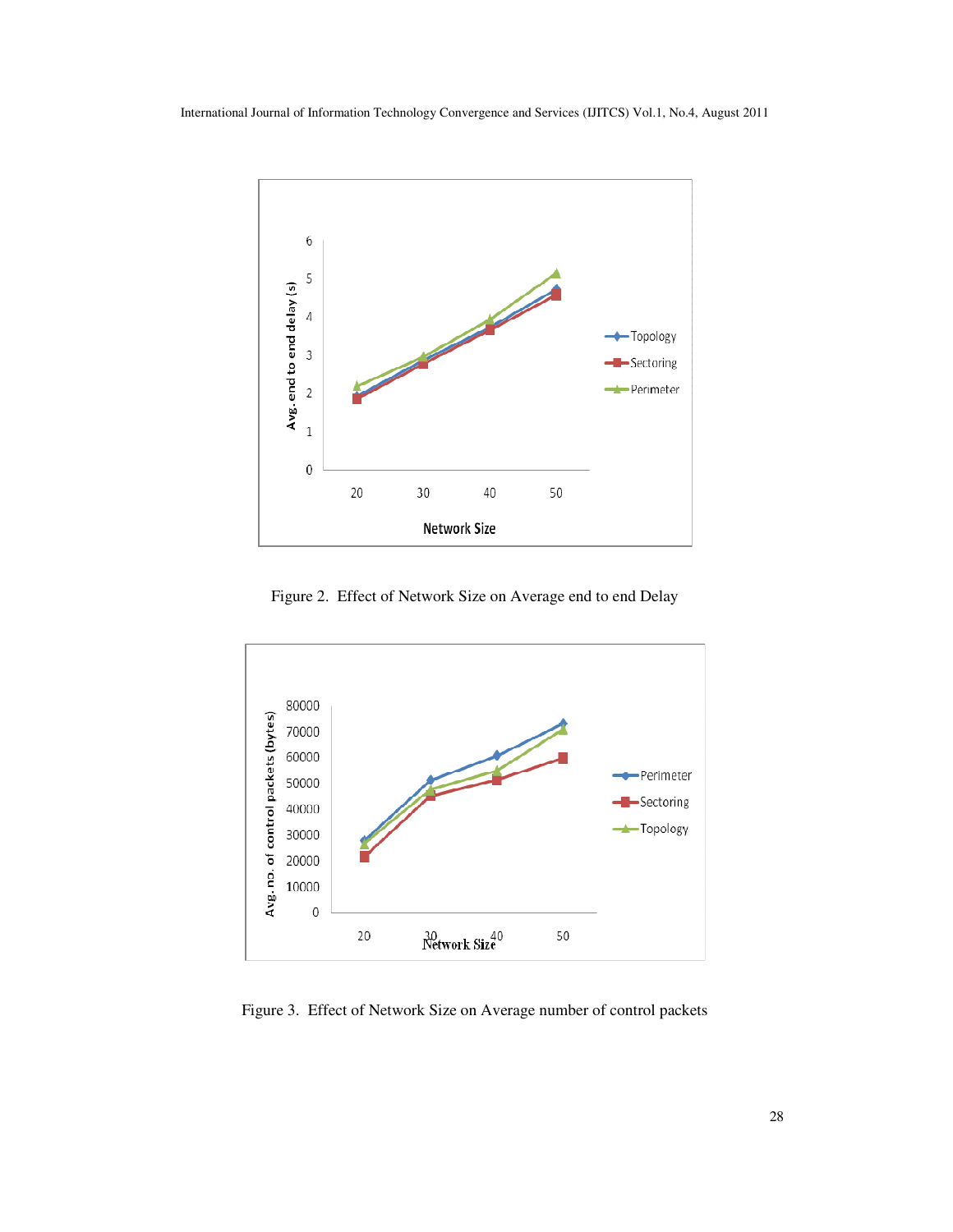



Figure 4. Effect of Network Size on Average Path Length



Figure 5. Effect of Network Size on Average number of forwarding nodes

# **5. CONCLUSIONS**

A geographic routing technique uses greedy forwarding and a recovery technique, if the greedy approach fails in order to route a packet to the destination. The success of the recovery algorithm depends on how efficiently it is able to recover from the hole with the help of the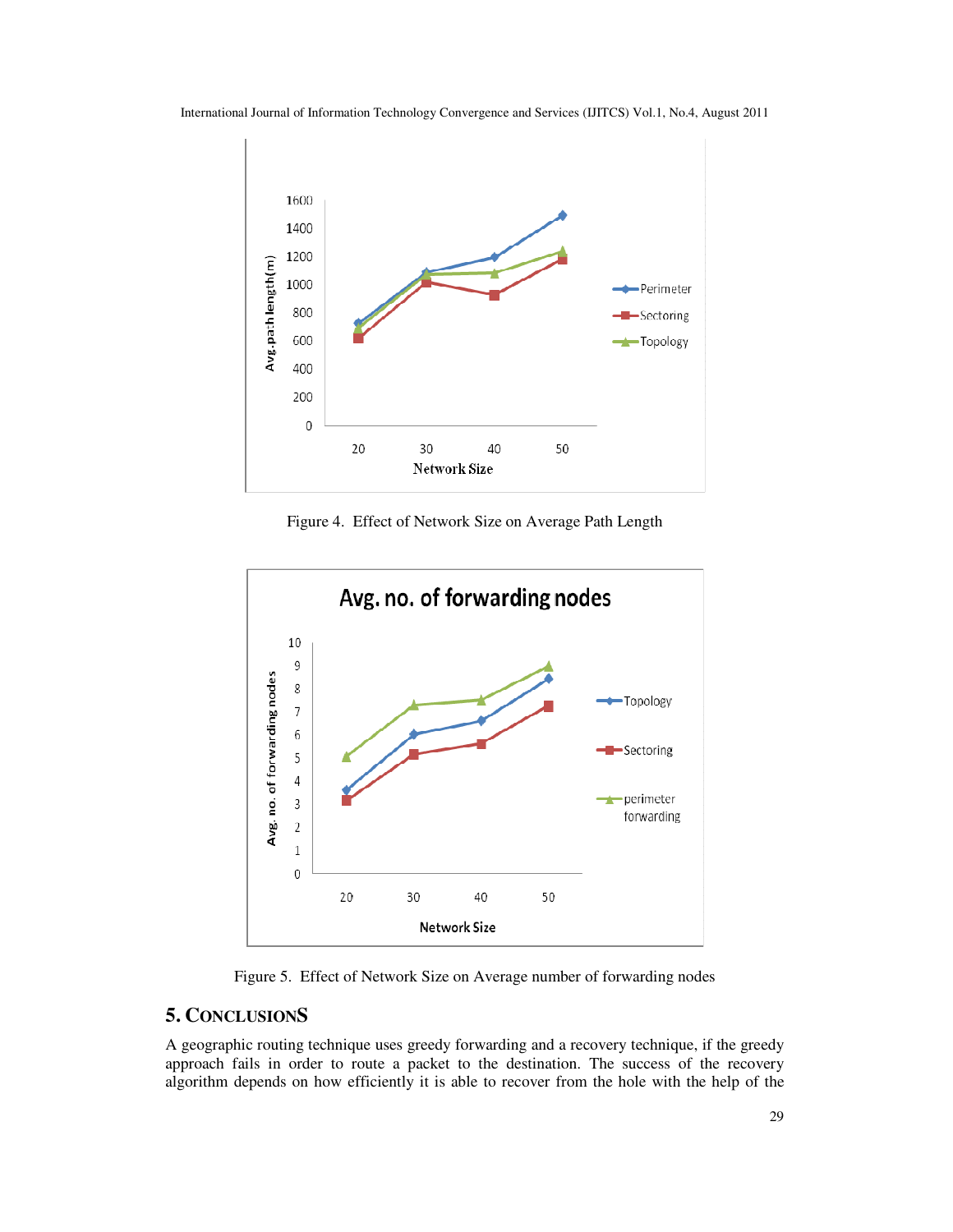local information available. In this work the greedy routing technique was simulated using ns2 simulator. The hole that occurred during the greedy routing was recovered using face routing, topology–based recovery and sectoring. It was found that the performance of a directed routing technique like sectoring is better than the other two recovery schemes. Since the recovery mechanism involves more control overhead and latency in packet delivery, a routing algorithm must focus on choosing a route that avoids hole rather than recovering from a hole. As future work, we propose to develop a routing algorithm that chooses a forwarding node based on its location and remaining energy, so as to maximise the life time of the nodes in the forwarding set and avoid occurrence of a hole.

# **REFERENCES**

- [1] I. Stojmenovic, (2002)"Position based routing in ad hoc networks", IEEE Communications Magazine, Vol. 40, No.7,pp 128–134.
- [2] Brad Karp & H. T. Kung, (2000) "GPSR: Greedy perimeter stateless routing for wireless networks", In *Proceedings of ACM Conf. on Mobile Computing and Networking (MOBICOM)*, pp. 243–254.
- [3]Xiaojing Xiang *,* Zehua Zhou *&,* Xin Wang, (2007) "Self-Adaptive On Demand Geographic Routing Protocols for Mobile Ad Hoc Networks", In proceedings of IEEE International Conference on Computer Communication, pp 2296-2300.
- [4**]** Jingren Jin,(2007) "Improving geographic routing with neighbour sectoring"(2007), Auburn Theses and Dissertations, Auburn University Alabama.
- [5] Elliott D. Kaplan, (1996) "Understanding GPS: principles and applications", Artech House, Boston.
- [6] Lingxuan Hu & David Evans,(2004)"Localization for mobile sensor networks" , In Proceedings of the 10th annual international conference on Mobile computing and networking, pp 45-57.
- [7] Nissanka B. Priyantha, Anit Chakraborty, & Hari Balakrishnan, (2000) "The cricket locationsupport system", In Proceedings of the 6th annual International conference on Mobile computing and networking, pp 32-43.
- [8] Andreas Savvides, Mani Srivastava, Lewis Girod, & Deborah Estrin, (2004)"Localization in sensor networks". Wireless sensor networks, pp 327-349.
- [9] Adam Smith, Hari Balakrishnan, Michel Goraczko, & Nissanka Priyantha, (2004), "Tracking moving devices with the cricket location system", In Proceedings of the 2nd international conference on Mobile systems, applications, and services, pp 190-202.
- [10] J. Li, J. Jannotti, D. S. J. D. Couto, D. R. Karger, & R. Morris,(2000) "A scalable location service for geographic ad hoc routing", In *Proc. Of International conference on mobile computing and networking. pp.120-130.*
- [11] Martin Mauvae ,Holger Fubler, Jorg Widmer & Thomas Lang, (2003), "Poster:Position Based Multicast Routing for Mobile Ad-Hoc Networks", In proc. Of The ACM International Symposium on Mobile Ad Hoc Networking and Computing, pp. 53-55.
- [12] Matthias Transier , Holger FuBler , Jorg Widmer , Martin Mauve &Wolfgang ffelsberg (2004) , "Scalable Position –Based Multicast for Mobile Ad-hoc Networks" in First International Workshop on Broadband Wireless Multimedia: Algorithms, Architectures and Applications.
- [13] Xiaojing Xiang, and Xin Wang,(2006), "An Efficient Geographic Multicast Protocol for Mobile Adhoc Networks", In *Proc*. of IEEE International Symposium on a World of Wireless, Mobile and Multimedia Networks , pp.73-82.
- [14] Juan A.Sanchez , Pedro M. Ruiz & Jennifer liu, (2007) ," Bandwidth-Efficient Geographic Multicast Routing Protocol for Wireless Sensor Networks" , IEEE Sensors Journal, pp.627-636 .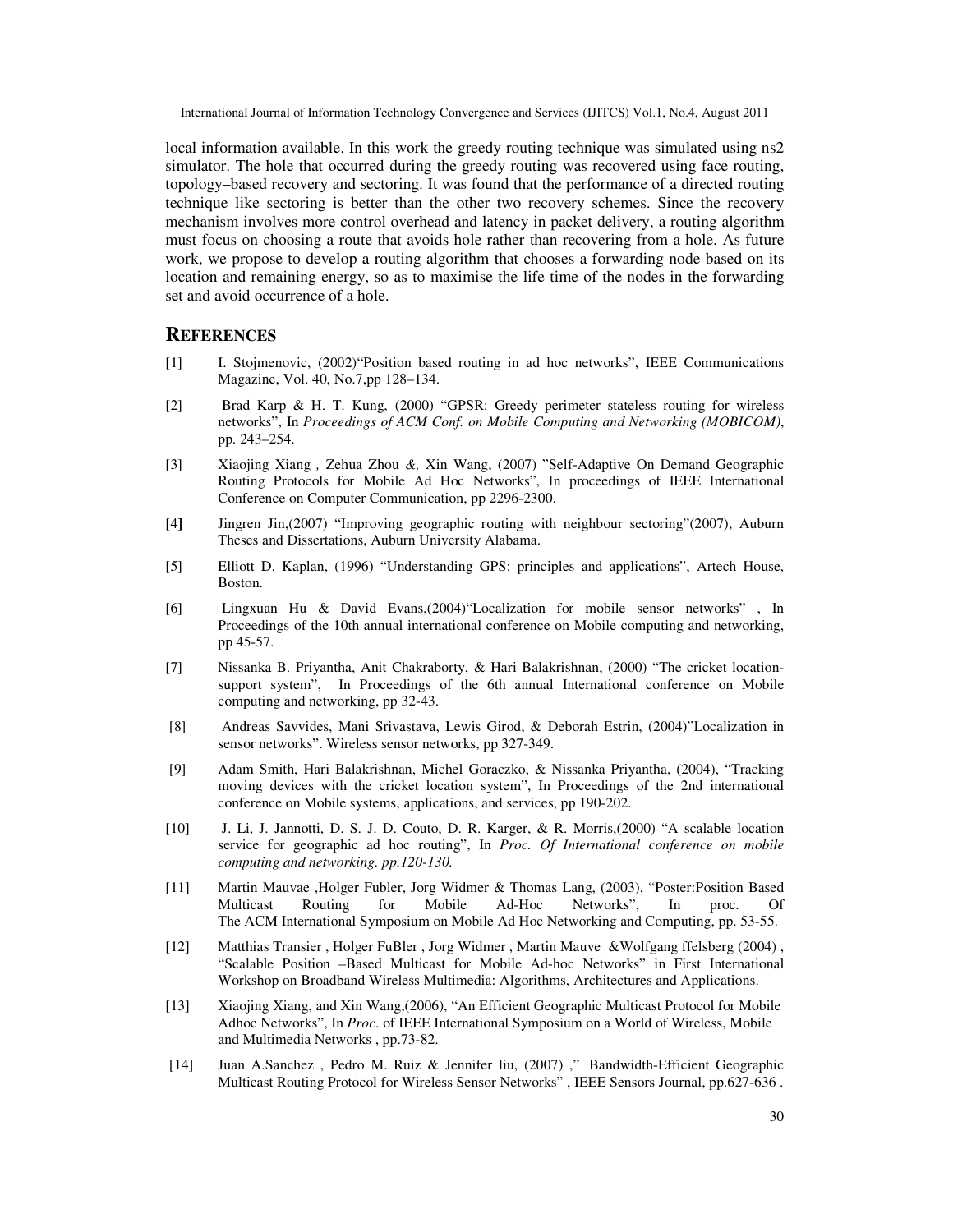- [15] Saumitra M.Das, Himabindu Pucha, & Y.Charlie Hu,(2008). "Distributed Hashing for Scalable Multicast in Wireless Adhoc Networks", IEEE Transactions on Parallel and Distributed Systems. Vol. 19, No. 3, pp.347-362.
- [16] Dimitrios Koutsonikolas, Saumitra M. Das, Y. Charlie Hu, & Ivan Stojmenovic(2010), Hierarchical geographic multicast routing for wireless sensor networks. Wireless networks. Vol. 16, No.2, pp.449-466.
- [17] Qing Fang, Jie Gao, &Leonidas J. Guibas,(2004),"Locating and bypassing routing holes in sensor networks", In Proceedings of *IEEE International Conference on Computer Communications*, vol. 4, pp 2458 – 2468.
- [18] Nadeem Ahmed , Salil S. Kanhere & Sanjay Jha,(2005),"The holes problem in wireless sensor networks: a survey", ACM SIGMOBILE Mobile Computing and Communications Review, vol. 9, No. 2, pp 4-18.
- [19] Evangelos Kranakis, Harvinder Singh, & Jorge Urrutia(1999),"Compass routing on geometric networks", In *Proceedings of the 11th Canadian Conference on Computational Geometry*, pp51-54.
- [20] P. Bose, P. Morin, I. Stojmenovic, & J. Urrutia,(2001),"Routing with guaranteed delivery in ad hoc wireless networks"' *Wireless Networks*, 7,pp609-616.
- [21] Fabian Kuhn, Roger Wattenhofer, Yan Zhong, & Aaron Zollinger. (2003),"Geometric ad-hoc routing: Of theory and practice", In proceedings of *23rd ACM Symposium on Principles of Distributed Computing*, pp.63-72.
- [22] Q. Fang, J. Gao,& L.J. Guibas,(2006),"Locating and Bypassing Holes in Sensor Networks", Mobile Networks and Applications, vol. 11, No. 2, pp 187-200.
- [23] Noa Arad & Yuval Shavitt,(2009) "Minimizing Recovery State in Geographic Ad Hoc Routing", IEEE transactions on mobile computing, Vol. 8, No.2,pp. 203-217.
- [24] NS-2 Simulator, http://www.insi.edu/nsname/ns. Accessed 10 December 2008.